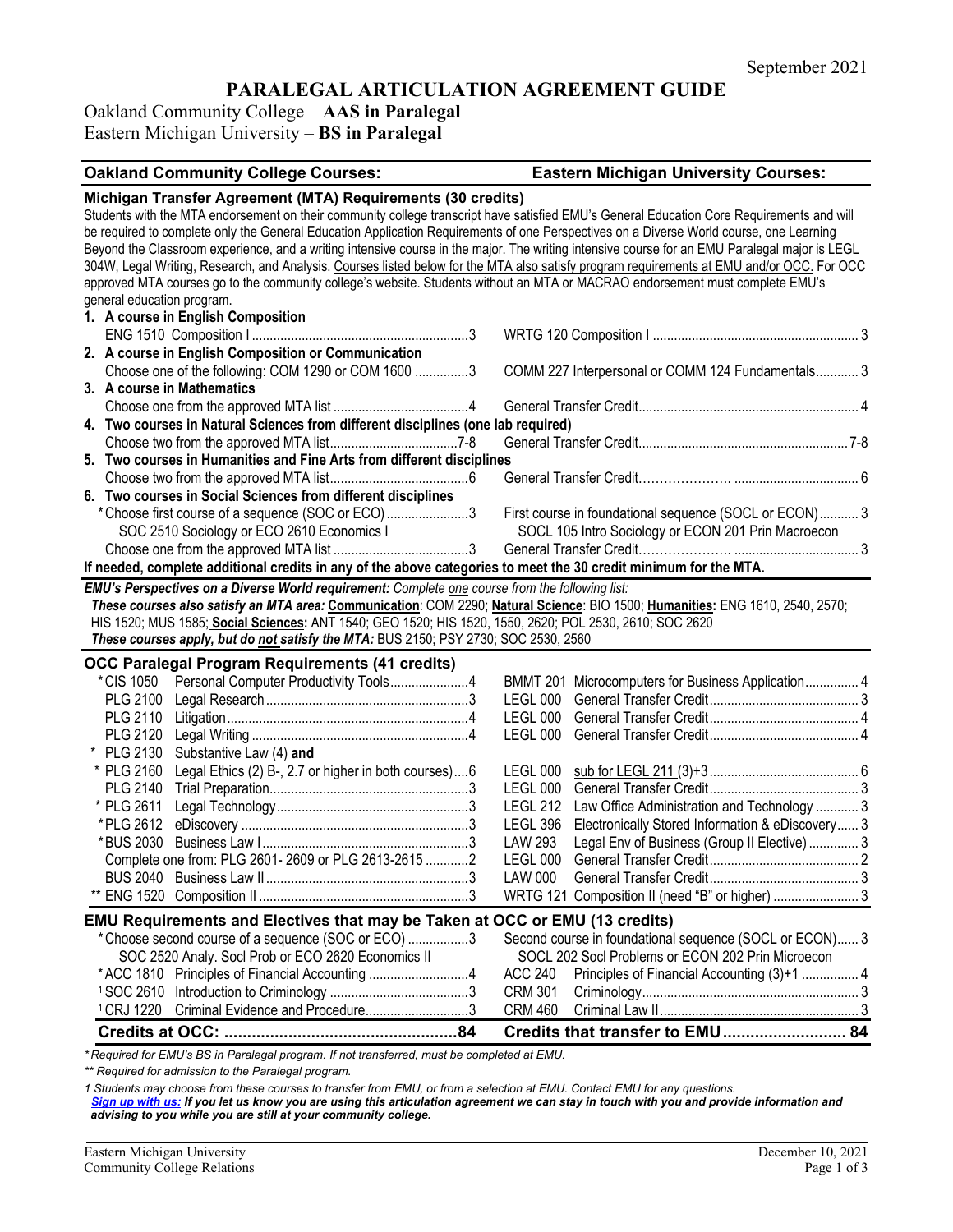# **PARALEGAL ARTICULATION AGREEMENT GUIDE**

Oakland Community College – **AAS in Paralegal** Eastern Michigan University – **BS in Paralegal**

# **Completion of the BS in Paralegal**

### **Admission to the Paralegal Program**

Students who wish to pursue this major must apply for admission to the program.

Applications for a winter term are due by Dec. 1 of the preceding fall term. Applications for a fall term are due by April 1 of the preceding winter term.

- Completion of WRTG 121 (ENG 1520) with a grade of "B" or higher.
- Completion of LEGL 211 Introduction to the Legal System with a grade of "B-" or higher (or in PLG 2130 and 2160).
- Completion of LEGL 304W Legal Writing, Research and Analysis I with a grade of "C+" or higher.
	- A cumulative GPA of at least 2.5 on a 4.0 scale.

Students satisfying these criteria are eligible to apply for admission to the program, but admission is not guaranteed. Visit th[e Paralegal program at EMU](https://www.emich.edu/cet/tech-professional-mgmt/programs/paralegal/index.php) for more information on applying, program policies, and course schedule information.

## **Major Requirements (42 credits)**

#### **Required Courses (27 credits)**

|                 | LEGL 304W Legal Writing, Research, & Analysis 3       |  |
|-----------------|-------------------------------------------------------|--|
|                 | LEGL 305 Adv Legal Writing, Research, & Analysis II 3 |  |
|                 |                                                       |  |
| <b>LEGL 313</b> |                                                       |  |
| <b>LEGL 400</b> | Adv Legal Writing, Research, & Analysis III 3         |  |
| LEGL 404        |                                                       |  |
| LEGL 405        | Civil Litigation and Processes I3                     |  |
| LEGL 406        | Civil Litigation and Processes II3                    |  |
|                 | LEGL 488L4 Legal Internship (see note)3               |  |
|                 |                                                       |  |

# **Business & Information Processing Courses (6 credits)**

| BMMT 213 Advanced Spreadsheet Applications3 |
|---------------------------------------------|
| BMMT 496 Advanced Database Management 3     |

#### **Restricted Electives (9 credits)**

|                 | Group 1 – Paralegal Electives. Choose 3 courses (9 credits) |
|-----------------|-------------------------------------------------------------|
| LEGL 300        | Marijuana Law                                               |
| <b>LEGL 315</b> | <b>Land Transaction and Real Estate</b>                     |
| LEGL 318        | Women and the Law                                           |
| LEGL 320        | <b>Cyber Law and Compliance</b>                             |
| <b>LEGL 379</b> | <b>Special Topics</b>                                       |
| <b>LEGL 415</b> | <b>Bankruptcy Law</b>                                       |
|                 | LEGL 416L4 Paralegal Capstone                               |
| LEGL 479        | <b>Special Topics</b>                                       |
|                 |                                                             |

**Note:** This agreement is intended for OCC students pursuing their first bachelor degree at EMU. Prospective post bachelor degree students for Paralegal at EMU should contact EMU before enrolling for courses at OCC to see which courses from their first degree may apply to the program at EMU.

**Note:** LEGL 488L4 is a 150-hour internship that must be completed at EMU Legal Resource Center.